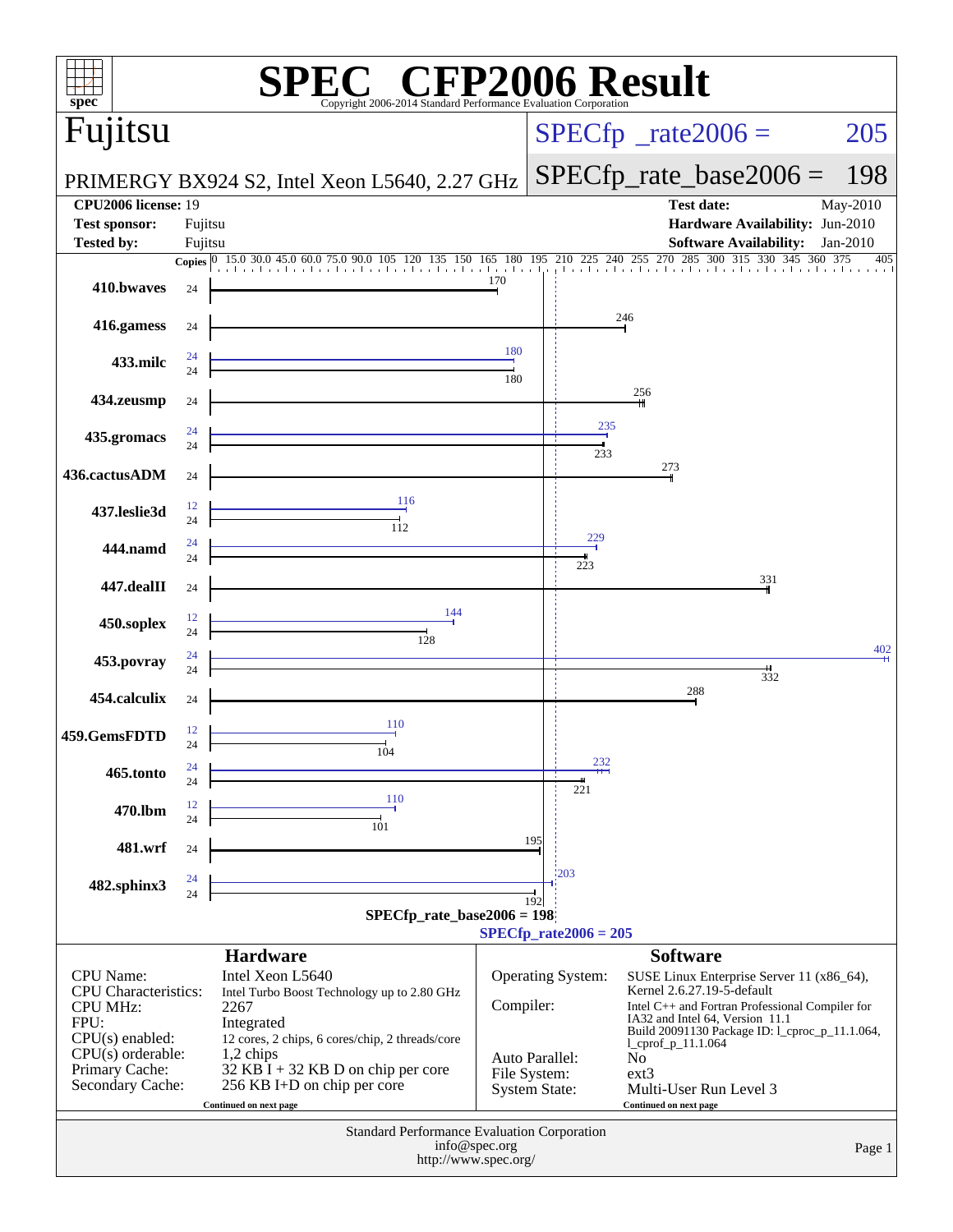

## Fujitsu

### $SPECTp_rate2006 = 205$

[Base Pointers:](http://www.spec.org/auto/cpu2006/Docs/result-fields.html#BasePointers) 64-bit<br>Peak Pointers: 32/64-bit

[Other Software:](http://www.spec.org/auto/cpu2006/Docs/result-fields.html#OtherSoftware) None

[Peak Pointers:](http://www.spec.org/auto/cpu2006/Docs/result-fields.html#PeakPointers)

PRIMERGY BX924 S2, Intel Xeon L5640, 2.27 GHz

[SPECfp\\_rate\\_base2006 =](http://www.spec.org/auto/cpu2006/Docs/result-fields.html#SPECfpratebase2006) 198 **[CPU2006 license:](http://www.spec.org/auto/cpu2006/Docs/result-fields.html#CPU2006license)** 19 **[Test date:](http://www.spec.org/auto/cpu2006/Docs/result-fields.html#Testdate)** May-2010 **[Test sponsor:](http://www.spec.org/auto/cpu2006/Docs/result-fields.html#Testsponsor)** Fujitsu **[Hardware Availability:](http://www.spec.org/auto/cpu2006/Docs/result-fields.html#HardwareAvailability)** Jun-2010 **[Software Availability:](http://www.spec.org/auto/cpu2006/Docs/result-fields.html#SoftwareAvailability)** Jan-2010

| <b>Tested by:</b> | Fujitsu                                          |
|-------------------|--------------------------------------------------|
| L3 Cache:         | 12 MB I+D on chip per chip                       |
| Other Cache:      | None                                             |
| Memory:           | 48 GB (12x4 GB PC3-10600R, 2 rank, CL9-9-9, ECC) |
| Disk Subsystem:   | 1 x SAS, 300 GB, 10000 RPM                       |
| Other Hardware:   | None                                             |

|                  |               |                |            |                               |            | <b>Results Table</b> |            |               |                |              |                               |              |                |              |
|------------------|---------------|----------------|------------|-------------------------------|------------|----------------------|------------|---------------|----------------|--------------|-------------------------------|--------------|----------------|--------------|
| <b>Benchmark</b> | <b>Copies</b> | <b>Seconds</b> | Ratio      | <b>Base</b><br><b>Seconds</b> | Ratio      | <b>Seconds</b>       | Ratio      | <b>Copies</b> | <b>Seconds</b> | <b>Ratio</b> | <b>Peak</b><br><b>Seconds</b> | <b>Ratio</b> | <b>Seconds</b> | <b>Ratio</b> |
| 410.bwayes       | 24            | 1913           | 170        | 1916                          | 170        | 1915                 | <b>170</b> | 24            | 1913           | 170          | 1916                          | 170          | 1915           | 170          |
| 416.gamess       | 24            | 1907           | 246        | 1913                          | 246        | 1910                 | <b>246</b> | 24            | 1907           | 246          | 1913                          | 246          | 1910           | 246          |
| $433$ .milc      | 24            | 1224           | 180        | 1224                          | 180        | 1224                 | 180        | 24            | 1224           | <b>180</b>   | 1224                          | 180          | 1224           | 180          |
| $434$ . zeusmp   | 24            | 852            | 256        | 857                           | 255        | 848                  | 258        | 24            | 852            | 256          | 857                           | 255          | 848            | 258          |
| 435.gromacs      | 24            | 735            | 233        | 736                           | 233        | 733                  | 234        | 24            | 729            | 235          | 727                           | 236          | 728            | 235          |
| 436.cactusADM    | 24            | 1045           | 274        | 1051                          | 273        | 1050                 | 273        | 24            | 1045           | 274          | 1051                          | 273          | 1050           | 273          |
| 437.leslie3d     | 24            | 2005           | 113        | 2007                          | 112        | 2006                 | <b>112</b> | 12            | 970            | 116          | 971                           | <b>116</b>   | 971            | 116          |
| 444.namd         | 24            | 862            | 223        | 866                           | 222        | 865                  | 223        | 24            | 842            | 229          | 839                           | 229          | 841            | 229          |
| 447.dealII       | 24            | 828            | 332        | 832                           | 330l       | 829                  | 331        | 24            | 828            | 332          | 832                           | 330          | 829            | 331          |
| $450$ .soplex    | 24            | 1561           | <b>128</b> | 1561                          | 128        | 1562                 | 128        | 12            | 694            | 144          | 695                           | 144          | 694            | <u>144</u>   |
| 453.povray       | 24            | 384            | 333        | 387                           | 330l       | 384                  | 332        | 24            | 317            | 403          | 319                           | 400          | 318            | 402          |
| 454.calculix     | 24            | 687            | 288        | 687                           | 288        | 688                  | <b>288</b> | 24            | 687            | 288          | 687                           | 288          | 688            | 288          |
| 459.GemsFDTD     | 24            | 2447           | 104        | 2448                          | 104        | 2448                 | 104        | 12            | 1159           | 110          | 1159                          | <b>110</b>   | 1161           | 110          |
| $465$ .tonto     | 24            | 1074           | 220        | 1063                          | 222        | 1070                 | 221        | 24            | 1028           | 230          | 997                           | 237          | 1016           | 232          |
| 470.1bm          | 24            | 3264           | 101        | 3268                          | <b>101</b> | 3270                 | 101        | 12            | 1502           | 110          | 1505                          | <b>110</b>   | 1507           | 109          |
| 481.wrf          | 24            | 1372           | 195        | 1375                          | 195        | 1373                 | 195        | 24            | 1372           | 195          | 1375                          | 195          | 1373           | <u>195</u>   |
| 482.sphinx3      | 24            | 2434           | 192        | 2430                          | 193        | 2431                 | 192        | 24            | 2306           | 203          | 2308                          | 203          | 2310           | 202          |

#### **[Submit Notes](http://www.spec.org/auto/cpu2006/Docs/result-fields.html#SubmitNotes)**

The config file option 'submit' was used. numactl was used to bind copies to the cores

#### **[Operating System Notes](http://www.spec.org/auto/cpu2006/Docs/result-fields.html#OperatingSystemNotes)**

'ulimit -s unlimited' was used to set the stacksize to unlimited prior to run

#### **[Platform Notes](http://www.spec.org/auto/cpu2006/Docs/result-fields.html#PlatformNotes)**

 The system automatically configures the memory to run at 1067 MHz. BIOS configuration: Data Reuse Optimization = Disable Performance/Power Setting = Traditional

> Standard Performance Evaluation Corporation [info@spec.org](mailto:info@spec.org) <http://www.spec.org/>

Page 2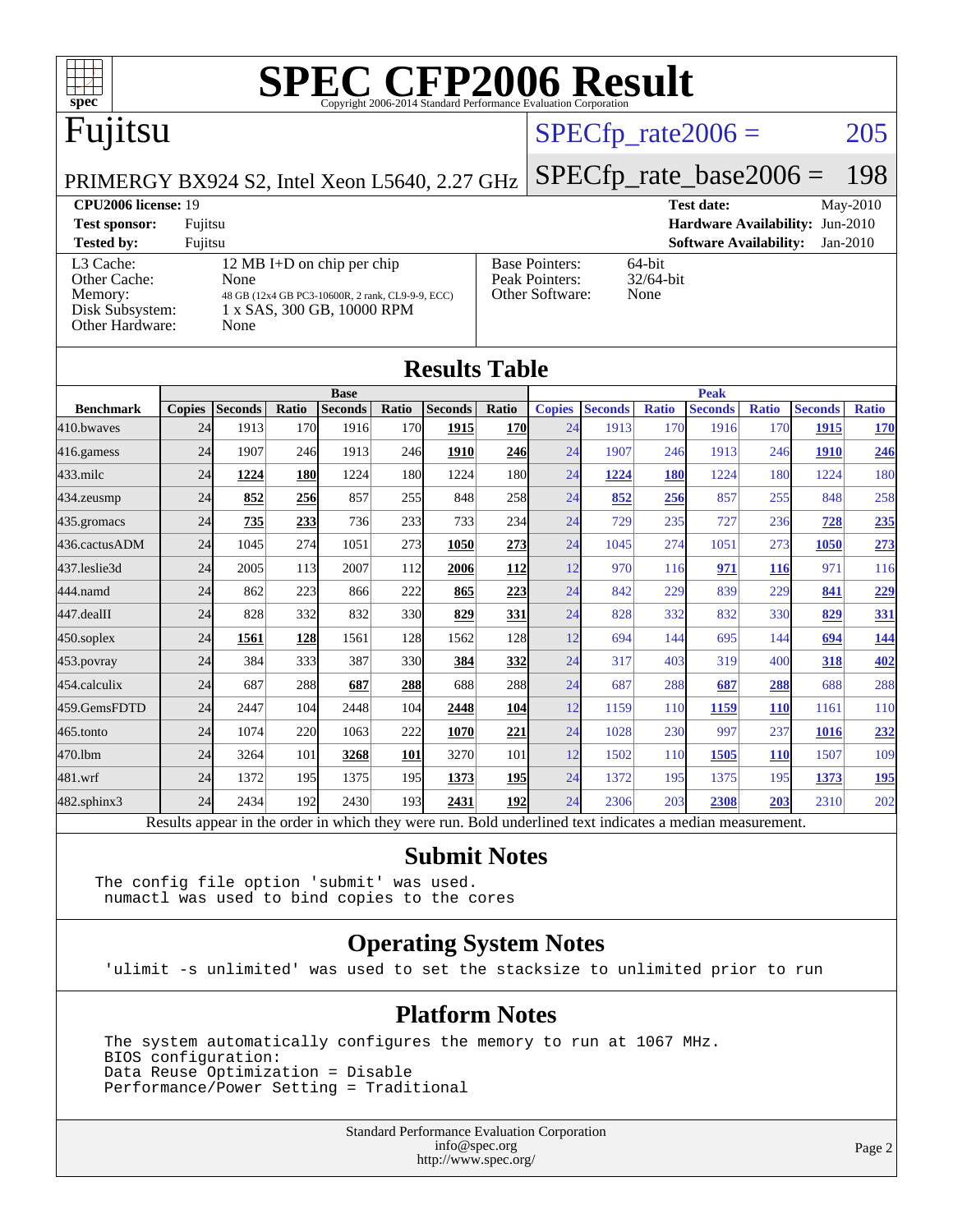

## Fujitsu

 $SPECTp_rate2006 = 205$ 

PRIMERGY BX924 S2, Intel Xeon L5640, 2.27 GHz [SPECfp\\_rate\\_base2006 =](http://www.spec.org/auto/cpu2006/Docs/result-fields.html#SPECfpratebase2006) 198

**[CPU2006 license:](http://www.spec.org/auto/cpu2006/Docs/result-fields.html#CPU2006license)** 19 **[Test date:](http://www.spec.org/auto/cpu2006/Docs/result-fields.html#Testdate)** May-2010 **[Test sponsor:](http://www.spec.org/auto/cpu2006/Docs/result-fields.html#Testsponsor)** Fujitsu **[Hardware Availability:](http://www.spec.org/auto/cpu2006/Docs/result-fields.html#HardwareAvailability)** Jun-2010 **[Tested by:](http://www.spec.org/auto/cpu2006/Docs/result-fields.html#Testedby)** Fujitsu **[Software Availability:](http://www.spec.org/auto/cpu2006/Docs/result-fields.html#SoftwareAvailability)** Jan-2010

#### **[General Notes](http://www.spec.org/auto/cpu2006/Docs/result-fields.html#GeneralNotes)**

 For information about Fujitsu please visit: <http://www.fujitsu.com> Binaries were compiled on SLES 10 with Binutils 2.18.50.0.7.20080502

### **[Base Compiler Invocation](http://www.spec.org/auto/cpu2006/Docs/result-fields.html#BaseCompilerInvocation)**

[C benchmarks](http://www.spec.org/auto/cpu2006/Docs/result-fields.html#Cbenchmarks):

 $\text{icc}$   $-\text{m64}$ 

[C++ benchmarks:](http://www.spec.org/auto/cpu2006/Docs/result-fields.html#CXXbenchmarks) [icpc -m64](http://www.spec.org/cpu2006/results/res2010q3/cpu2006-20100618-11729.flags.html#user_CXXbase_intel_icpc_64bit_bedb90c1146cab66620883ef4f41a67e)

[Fortran benchmarks](http://www.spec.org/auto/cpu2006/Docs/result-fields.html#Fortranbenchmarks): [ifort -m64](http://www.spec.org/cpu2006/results/res2010q3/cpu2006-20100618-11729.flags.html#user_FCbase_intel_ifort_64bit_ee9d0fb25645d0210d97eb0527dcc06e)

[Benchmarks using both Fortran and C](http://www.spec.org/auto/cpu2006/Docs/result-fields.html#BenchmarksusingbothFortranandC): [icc -m64](http://www.spec.org/cpu2006/results/res2010q3/cpu2006-20100618-11729.flags.html#user_CC_FCbase_intel_icc_64bit_0b7121f5ab7cfabee23d88897260401c) [ifort -m64](http://www.spec.org/cpu2006/results/res2010q3/cpu2006-20100618-11729.flags.html#user_CC_FCbase_intel_ifort_64bit_ee9d0fb25645d0210d97eb0527dcc06e)

#### **[Base Portability Flags](http://www.spec.org/auto/cpu2006/Docs/result-fields.html#BasePortabilityFlags)**

| 410.bwaves: -DSPEC CPU LP64                 |                                                                |
|---------------------------------------------|----------------------------------------------------------------|
| 416.gamess: -DSPEC_CPU_LP64                 |                                                                |
| 433.milc: -DSPEC CPU LP64                   |                                                                |
| 434.zeusmp: -DSPEC_CPU_LP64                 |                                                                |
| 435.gromacs: -DSPEC_CPU_LP64 -nofor_main    |                                                                |
| 436.cactusADM: -DSPEC_CPU_LP64 -nofor main  |                                                                |
| 437.leslie3d: -DSPEC CPU LP64               |                                                                |
| 444.namd: -DSPEC CPU LP64                   |                                                                |
| 447.dealII: -DSPEC CPU LP64                 |                                                                |
| 450.soplex: -DSPEC CPU LP64                 |                                                                |
| 453.povray: -DSPEC_CPU_LP64                 |                                                                |
| 454.calculix: - DSPEC CPU LP64 - nofor main |                                                                |
| 459.GemsFDTD: -DSPEC CPU LP64               |                                                                |
| 465.tonto: -DSPEC CPU LP64                  |                                                                |
| 470.1bm: - DSPEC CPU LP64                   |                                                                |
|                                             | 481.wrf: -DSPEC CPU_LP64 -DSPEC_CPU_CASE_FLAG -DSPEC_CPU_LINUX |
| 482.sphinx3: -DSPEC_CPU_LP64                |                                                                |

#### **[Base Optimization Flags](http://www.spec.org/auto/cpu2006/Docs/result-fields.html#BaseOptimizationFlags)**

[C benchmarks](http://www.spec.org/auto/cpu2006/Docs/result-fields.html#Cbenchmarks): [-xSSE4.2](http://www.spec.org/cpu2006/results/res2010q3/cpu2006-20100618-11729.flags.html#user_CCbase_f-xSSE42_f91528193cf0b216347adb8b939d4107) [-ipo](http://www.spec.org/cpu2006/results/res2010q3/cpu2006-20100618-11729.flags.html#user_CCbase_f-ipo) [-O3](http://www.spec.org/cpu2006/results/res2010q3/cpu2006-20100618-11729.flags.html#user_CCbase_f-O3) [-no-prec-div](http://www.spec.org/cpu2006/results/res2010q3/cpu2006-20100618-11729.flags.html#user_CCbase_f-no-prec-div) [-static](http://www.spec.org/cpu2006/results/res2010q3/cpu2006-20100618-11729.flags.html#user_CCbase_f-static)

[C++ benchmarks:](http://www.spec.org/auto/cpu2006/Docs/result-fields.html#CXXbenchmarks) [-xSSE4.2](http://www.spec.org/cpu2006/results/res2010q3/cpu2006-20100618-11729.flags.html#user_CXXbase_f-xSSE42_f91528193cf0b216347adb8b939d4107) [-ipo](http://www.spec.org/cpu2006/results/res2010q3/cpu2006-20100618-11729.flags.html#user_CXXbase_f-ipo) [-O3](http://www.spec.org/cpu2006/results/res2010q3/cpu2006-20100618-11729.flags.html#user_CXXbase_f-O3) [-no-prec-div](http://www.spec.org/cpu2006/results/res2010q3/cpu2006-20100618-11729.flags.html#user_CXXbase_f-no-prec-div) [-static](http://www.spec.org/cpu2006/results/res2010q3/cpu2006-20100618-11729.flags.html#user_CXXbase_f-static)

Continued on next page

Standard Performance Evaluation Corporation [info@spec.org](mailto:info@spec.org) <http://www.spec.org/>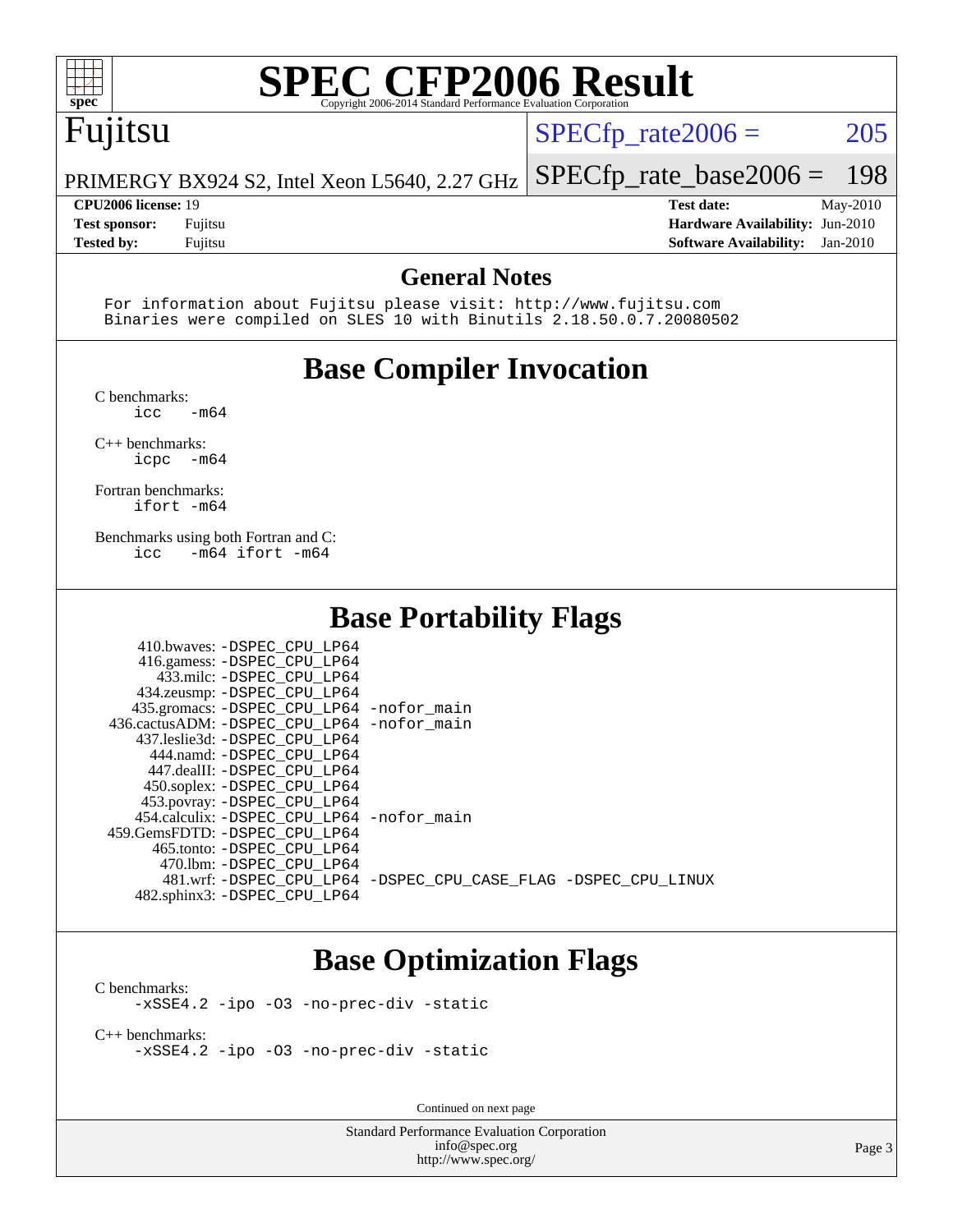

# Fujitsu

 $SPECTp_rate2006 = 205$ 

PRIMERGY BX924 S2, Intel Xeon L5640, 2.27 GHz [SPECfp\\_rate\\_base2006 =](http://www.spec.org/auto/cpu2006/Docs/result-fields.html#SPECfpratebase2006) 198

**[CPU2006 license:](http://www.spec.org/auto/cpu2006/Docs/result-fields.html#CPU2006license)** 19 **[Test date:](http://www.spec.org/auto/cpu2006/Docs/result-fields.html#Testdate)** May-2010 **[Test sponsor:](http://www.spec.org/auto/cpu2006/Docs/result-fields.html#Testsponsor)** Fujitsu **[Hardware Availability:](http://www.spec.org/auto/cpu2006/Docs/result-fields.html#HardwareAvailability)** Jun-2010 **[Tested by:](http://www.spec.org/auto/cpu2006/Docs/result-fields.html#Testedby)** Fujitsu **[Software Availability:](http://www.spec.org/auto/cpu2006/Docs/result-fields.html#SoftwareAvailability)** Jan-2010

## **[Base Optimization Flags \(Continued\)](http://www.spec.org/auto/cpu2006/Docs/result-fields.html#BaseOptimizationFlags)**

[Fortran benchmarks](http://www.spec.org/auto/cpu2006/Docs/result-fields.html#Fortranbenchmarks): [-xSSE4.2](http://www.spec.org/cpu2006/results/res2010q3/cpu2006-20100618-11729.flags.html#user_FCbase_f-xSSE42_f91528193cf0b216347adb8b939d4107) [-ipo](http://www.spec.org/cpu2006/results/res2010q3/cpu2006-20100618-11729.flags.html#user_FCbase_f-ipo) [-O3](http://www.spec.org/cpu2006/results/res2010q3/cpu2006-20100618-11729.flags.html#user_FCbase_f-O3) [-no-prec-div](http://www.spec.org/cpu2006/results/res2010q3/cpu2006-20100618-11729.flags.html#user_FCbase_f-no-prec-div) [-static](http://www.spec.org/cpu2006/results/res2010q3/cpu2006-20100618-11729.flags.html#user_FCbase_f-static)

[Benchmarks using both Fortran and C](http://www.spec.org/auto/cpu2006/Docs/result-fields.html#BenchmarksusingbothFortranandC): [-xSSE4.2](http://www.spec.org/cpu2006/results/res2010q3/cpu2006-20100618-11729.flags.html#user_CC_FCbase_f-xSSE42_f91528193cf0b216347adb8b939d4107) [-ipo](http://www.spec.org/cpu2006/results/res2010q3/cpu2006-20100618-11729.flags.html#user_CC_FCbase_f-ipo) [-O3](http://www.spec.org/cpu2006/results/res2010q3/cpu2006-20100618-11729.flags.html#user_CC_FCbase_f-O3) [-no-prec-div](http://www.spec.org/cpu2006/results/res2010q3/cpu2006-20100618-11729.flags.html#user_CC_FCbase_f-no-prec-div) [-static](http://www.spec.org/cpu2006/results/res2010q3/cpu2006-20100618-11729.flags.html#user_CC_FCbase_f-static)

**[Peak Compiler Invocation](http://www.spec.org/auto/cpu2006/Docs/result-fields.html#PeakCompilerInvocation)**

[C benchmarks \(except as noted below\)](http://www.spec.org/auto/cpu2006/Docs/result-fields.html#Cbenchmarksexceptasnotedbelow):  $\text{icc}$  -m64

482.sphinx3: [icc -m32](http://www.spec.org/cpu2006/results/res2010q3/cpu2006-20100618-11729.flags.html#user_peakCCLD482_sphinx3_intel_icc_32bit_a6a621f8d50482236b970c6ac5f55f93)

[C++ benchmarks \(except as noted below\):](http://www.spec.org/auto/cpu2006/Docs/result-fields.html#CXXbenchmarksexceptasnotedbelow) [icpc -m64](http://www.spec.org/cpu2006/results/res2010q3/cpu2006-20100618-11729.flags.html#user_CXXpeak_intel_icpc_64bit_bedb90c1146cab66620883ef4f41a67e)

450.soplex: [icpc -m32](http://www.spec.org/cpu2006/results/res2010q3/cpu2006-20100618-11729.flags.html#user_peakCXXLD450_soplex_intel_icpc_32bit_4e5a5ef1a53fd332b3c49e69c3330699)

[Fortran benchmarks](http://www.spec.org/auto/cpu2006/Docs/result-fields.html#Fortranbenchmarks): [ifort -m64](http://www.spec.org/cpu2006/results/res2010q3/cpu2006-20100618-11729.flags.html#user_FCpeak_intel_ifort_64bit_ee9d0fb25645d0210d97eb0527dcc06e)

[Benchmarks using both Fortran and C](http://www.spec.org/auto/cpu2006/Docs/result-fields.html#BenchmarksusingbothFortranandC): [icc -m64](http://www.spec.org/cpu2006/results/res2010q3/cpu2006-20100618-11729.flags.html#user_CC_FCpeak_intel_icc_64bit_0b7121f5ab7cfabee23d88897260401c) [ifort -m64](http://www.spec.org/cpu2006/results/res2010q3/cpu2006-20100618-11729.flags.html#user_CC_FCpeak_intel_ifort_64bit_ee9d0fb25645d0210d97eb0527dcc06e)

### **[Peak Portability Flags](http://www.spec.org/auto/cpu2006/Docs/result-fields.html#PeakPortabilityFlags)**

| 410.bwaves: -DSPEC_CPU LP64                |                                                                |
|--------------------------------------------|----------------------------------------------------------------|
| 416.gamess: -DSPEC_CPU_LP64                |                                                                |
| 433.milc: -DSPEC CPU LP64                  |                                                                |
| 434.zeusmp: -DSPEC_CPU_LP64                |                                                                |
| 435.gromacs: -DSPEC_CPU_LP64 -nofor_main   |                                                                |
| 436.cactusADM: -DSPEC CPU LP64 -nofor main |                                                                |
| 437.leslie3d: -DSPEC CPU LP64              |                                                                |
| 444.namd: -DSPEC CPU LP64                  |                                                                |
| 447.dealII: -DSPEC CPU LP64                |                                                                |
| 453.povray: -DSPEC_CPU_LP64                |                                                                |
| 454.calculix: -DSPEC CPU LP64 -nofor main  |                                                                |
| 459.GemsFDTD: -DSPEC CPU LP64              |                                                                |
| 465.tonto: -DSPEC CPU LP64                 |                                                                |
| 470.1bm: -DSPEC_CPU_LP64                   |                                                                |
|                                            | 481.wrf: -DSPEC_CPU_LP64 -DSPEC_CPU_CASE_FLAG -DSPEC_CPU_LINUX |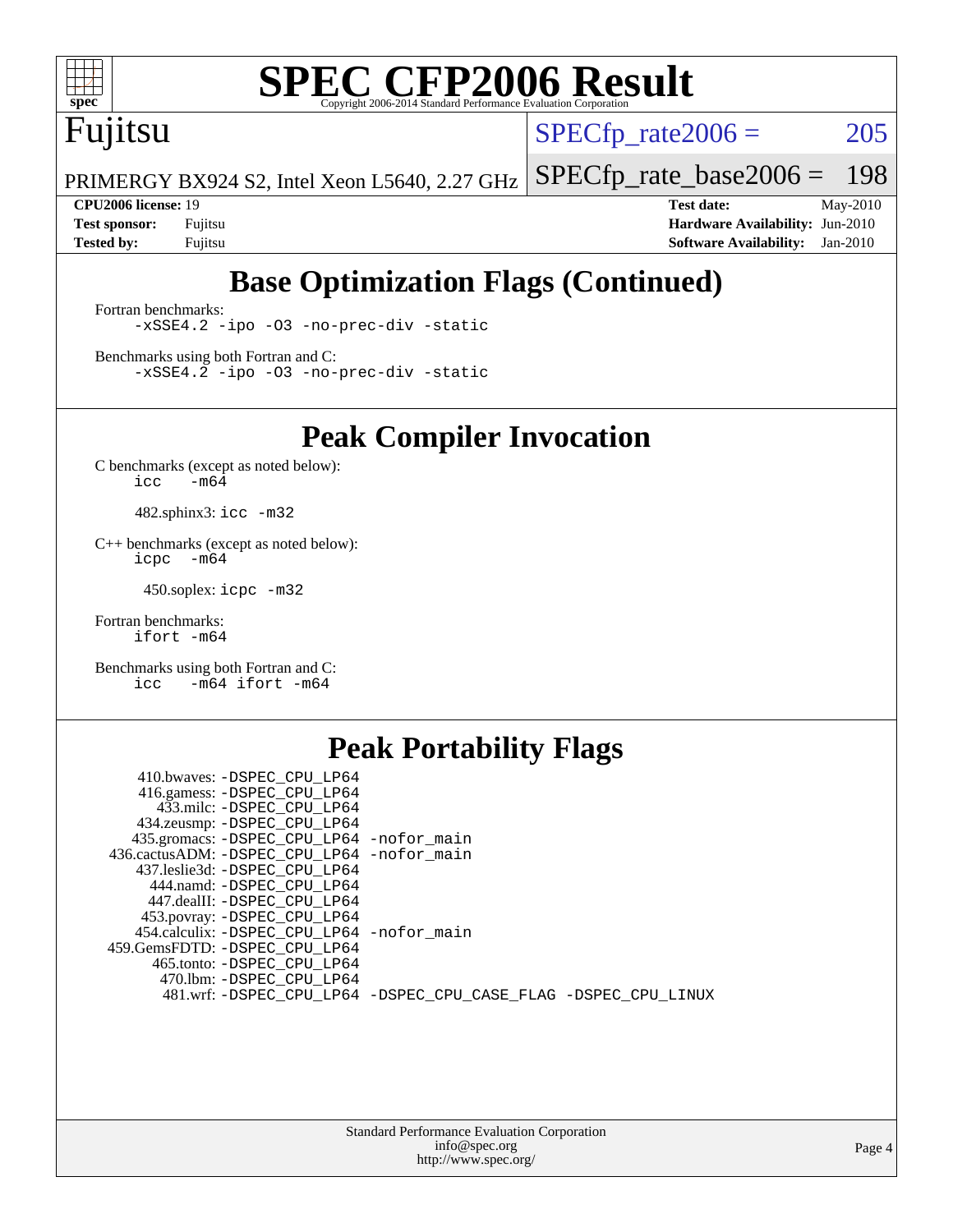

Fujitsu

 $SPECTp\_rate2006 = 205$ 

Page 5

PRIMERGY BX924 S2, Intel Xeon L5640, 2.27 GHz [SPECfp\\_rate\\_base2006 =](http://www.spec.org/auto/cpu2006/Docs/result-fields.html#SPECfpratebase2006) 198

**[CPU2006 license:](http://www.spec.org/auto/cpu2006/Docs/result-fields.html#CPU2006license)** 19 **[Test date:](http://www.spec.org/auto/cpu2006/Docs/result-fields.html#Testdate)** May-2010 **[Test sponsor:](http://www.spec.org/auto/cpu2006/Docs/result-fields.html#Testsponsor)** Fujitsu **[Hardware Availability:](http://www.spec.org/auto/cpu2006/Docs/result-fields.html#HardwareAvailability)** Jun-2010 **[Tested by:](http://www.spec.org/auto/cpu2006/Docs/result-fields.html#Testedby)** Fujitsu **[Software Availability:](http://www.spec.org/auto/cpu2006/Docs/result-fields.html#SoftwareAvailability)** Jan-2010

## **[Peak Optimization Flags](http://www.spec.org/auto/cpu2006/Docs/result-fields.html#PeakOptimizationFlags)**

#### [C benchmarks](http://www.spec.org/auto/cpu2006/Docs/result-fields.html#Cbenchmarks):

Standard Performance Evaluation Corporation [info@spec.org](mailto:info@spec.org) <http://www.spec.org/> 433.milc: [-xSSE4.2](http://www.spec.org/cpu2006/results/res2010q3/cpu2006-20100618-11729.flags.html#user_peakPASS2_CFLAGSPASS2_LDFLAGS433_milc_f-xSSE42_f91528193cf0b216347adb8b939d4107)(pass 2) [-prof-gen](http://www.spec.org/cpu2006/results/res2010q3/cpu2006-20100618-11729.flags.html#user_peakPASS1_CFLAGSPASS1_LDFLAGS433_milc_prof_gen_e43856698f6ca7b7e442dfd80e94a8fc)(pass 1) [-ipo](http://www.spec.org/cpu2006/results/res2010q3/cpu2006-20100618-11729.flags.html#user_peakPASS2_CFLAGSPASS2_LDFLAGS433_milc_f-ipo)(pass 2) [-O3](http://www.spec.org/cpu2006/results/res2010q3/cpu2006-20100618-11729.flags.html#user_peakPASS2_CFLAGSPASS2_LDFLAGS433_milc_f-O3)(pass 2) [-no-prec-div](http://www.spec.org/cpu2006/results/res2010q3/cpu2006-20100618-11729.flags.html#user_peakPASS2_CFLAGSPASS2_LDFLAGS433_milc_f-no-prec-div)(pass 2) [-static](http://www.spec.org/cpu2006/results/res2010q3/cpu2006-20100618-11729.flags.html#user_peakPASS2_CFLAGSPASS2_LDFLAGS433_milc_f-static)(pass 2) [-prof-use](http://www.spec.org/cpu2006/results/res2010q3/cpu2006-20100618-11729.flags.html#user_peakPASS2_CFLAGSPASS2_LDFLAGS433_milc_prof_use_bccf7792157ff70d64e32fe3e1250b55)(pass 2) [-fno-alias](http://www.spec.org/cpu2006/results/res2010q3/cpu2006-20100618-11729.flags.html#user_peakOPTIMIZE433_milc_f-no-alias_694e77f6c5a51e658e82ccff53a9e63a) [-opt-prefetch](http://www.spec.org/cpu2006/results/res2010q3/cpu2006-20100618-11729.flags.html#user_peakOPTIMIZE433_milc_f-opt-prefetch) 470.1bm:  $-xSSE4$ . 2(pass 2)  $-prof-gen(pass 1) -ipo(pass 2) -O3(pass 2)$  $-prof-gen(pass 1) -ipo(pass 2) -O3(pass 2)$  $-prof-gen(pass 1) -ipo(pass 2) -O3(pass 2)$  $-prof-gen(pass 1) -ipo(pass 2) -O3(pass 2)$  $-prof-gen(pass 1) -ipo(pass 2) -O3(pass 2)$  $-prof-gen(pass 1) -ipo(pass 2) -O3(pass 2)$ [-no-prec-div](http://www.spec.org/cpu2006/results/res2010q3/cpu2006-20100618-11729.flags.html#user_peakPASS2_CFLAGSPASS2_LDFLAGS470_lbm_f-no-prec-div)(pass 2) [-static](http://www.spec.org/cpu2006/results/res2010q3/cpu2006-20100618-11729.flags.html#user_peakPASS2_CFLAGSPASS2_LDFLAGS470_lbm_f-static)(pass 2) [-prof-use](http://www.spec.org/cpu2006/results/res2010q3/cpu2006-20100618-11729.flags.html#user_peakPASS2_CFLAGSPASS2_LDFLAGS470_lbm_prof_use_bccf7792157ff70d64e32fe3e1250b55)(pass 2) [-opt-malloc-options=3](http://www.spec.org/cpu2006/results/res2010q3/cpu2006-20100618-11729.flags.html#user_peakOPTIMIZE470_lbm_f-opt-malloc-options_13ab9b803cf986b4ee62f0a5998c2238) [-ansi-alias](http://www.spec.org/cpu2006/results/res2010q3/cpu2006-20100618-11729.flags.html#user_peakOPTIMIZE470_lbm_f-ansi-alias) [-auto-ilp32](http://www.spec.org/cpu2006/results/res2010q3/cpu2006-20100618-11729.flags.html#user_peakCOPTIMIZE470_lbm_f-auto-ilp32) 482.sphinx3: [-xSSE4.2](http://www.spec.org/cpu2006/results/res2010q3/cpu2006-20100618-11729.flags.html#user_peakOPTIMIZE482_sphinx3_f-xSSE42_f91528193cf0b216347adb8b939d4107) [-ipo](http://www.spec.org/cpu2006/results/res2010q3/cpu2006-20100618-11729.flags.html#user_peakOPTIMIZE482_sphinx3_f-ipo) [-O3](http://www.spec.org/cpu2006/results/res2010q3/cpu2006-20100618-11729.flags.html#user_peakOPTIMIZE482_sphinx3_f-O3) [-no-prec-div](http://www.spec.org/cpu2006/results/res2010q3/cpu2006-20100618-11729.flags.html#user_peakOPTIMIZE482_sphinx3_f-no-prec-div) [-static](http://www.spec.org/cpu2006/results/res2010q3/cpu2006-20100618-11729.flags.html#user_peakOPTIMIZE482_sphinx3_f-static) [-unroll2](http://www.spec.org/cpu2006/results/res2010q3/cpu2006-20100618-11729.flags.html#user_peakCOPTIMIZE482_sphinx3_f-unroll_784dae83bebfb236979b41d2422d7ec2) [C++ benchmarks:](http://www.spec.org/auto/cpu2006/Docs/result-fields.html#CXXbenchmarks) 444.namd: [-xSSE4.2](http://www.spec.org/cpu2006/results/res2010q3/cpu2006-20100618-11729.flags.html#user_peakPASS2_CXXFLAGSPASS2_LDFLAGS444_namd_f-xSSE42_f91528193cf0b216347adb8b939d4107)(pass 2) [-prof-gen](http://www.spec.org/cpu2006/results/res2010q3/cpu2006-20100618-11729.flags.html#user_peakPASS1_CXXFLAGSPASS1_LDFLAGS444_namd_prof_gen_e43856698f6ca7b7e442dfd80e94a8fc)(pass 1) [-ipo](http://www.spec.org/cpu2006/results/res2010q3/cpu2006-20100618-11729.flags.html#user_peakPASS2_CXXFLAGSPASS2_LDFLAGS444_namd_f-ipo)(pass 2) [-O3](http://www.spec.org/cpu2006/results/res2010q3/cpu2006-20100618-11729.flags.html#user_peakPASS2_CXXFLAGSPASS2_LDFLAGS444_namd_f-O3)(pass 2) [-no-prec-div](http://www.spec.org/cpu2006/results/res2010q3/cpu2006-20100618-11729.flags.html#user_peakPASS2_CXXFLAGSPASS2_LDFLAGS444_namd_f-no-prec-div)(pass 2) [-static](http://www.spec.org/cpu2006/results/res2010q3/cpu2006-20100618-11729.flags.html#user_peakPASS2_CXXFLAGSPASS2_LDFLAGS444_namd_f-static)(pass 2) [-prof-use](http://www.spec.org/cpu2006/results/res2010q3/cpu2006-20100618-11729.flags.html#user_peakPASS2_CXXFLAGSPASS2_LDFLAGS444_namd_prof_use_bccf7792157ff70d64e32fe3e1250b55)(pass 2) [-fno-alias](http://www.spec.org/cpu2006/results/res2010q3/cpu2006-20100618-11729.flags.html#user_peakCXXOPTIMIZE444_namd_f-no-alias_694e77f6c5a51e658e82ccff53a9e63a) [-auto-ilp32](http://www.spec.org/cpu2006/results/res2010q3/cpu2006-20100618-11729.flags.html#user_peakCXXOPTIMIZE444_namd_f-auto-ilp32) 447.dealII: basepeak = yes 450.soplex: [-xSSE4.2](http://www.spec.org/cpu2006/results/res2010q3/cpu2006-20100618-11729.flags.html#user_peakPASS2_CXXFLAGSPASS2_LDFLAGS450_soplex_f-xSSE42_f91528193cf0b216347adb8b939d4107)(pass 2) [-prof-gen](http://www.spec.org/cpu2006/results/res2010q3/cpu2006-20100618-11729.flags.html#user_peakPASS1_CXXFLAGSPASS1_LDFLAGS450_soplex_prof_gen_e43856698f6ca7b7e442dfd80e94a8fc)(pass 1) [-ipo](http://www.spec.org/cpu2006/results/res2010q3/cpu2006-20100618-11729.flags.html#user_peakPASS2_CXXFLAGSPASS2_LDFLAGS450_soplex_f-ipo)(pass 2) [-O3](http://www.spec.org/cpu2006/results/res2010q3/cpu2006-20100618-11729.flags.html#user_peakPASS2_CXXFLAGSPASS2_LDFLAGS450_soplex_f-O3)(pass 2) [-no-prec-div](http://www.spec.org/cpu2006/results/res2010q3/cpu2006-20100618-11729.flags.html#user_peakPASS2_CXXFLAGSPASS2_LDFLAGS450_soplex_f-no-prec-div)(pass 2) [-static](http://www.spec.org/cpu2006/results/res2010q3/cpu2006-20100618-11729.flags.html#user_peakPASS2_CXXFLAGSPASS2_LDFLAGS450_soplex_f-static)(pass 2) [-prof-use](http://www.spec.org/cpu2006/results/res2010q3/cpu2006-20100618-11729.flags.html#user_peakPASS2_CXXFLAGSPASS2_LDFLAGS450_soplex_prof_use_bccf7792157ff70d64e32fe3e1250b55)(pass 2) [-opt-malloc-options=3](http://www.spec.org/cpu2006/results/res2010q3/cpu2006-20100618-11729.flags.html#user_peakOPTIMIZE450_soplex_f-opt-malloc-options_13ab9b803cf986b4ee62f0a5998c2238) 453.povray: [-xSSE4.2](http://www.spec.org/cpu2006/results/res2010q3/cpu2006-20100618-11729.flags.html#user_peakPASS2_CXXFLAGSPASS2_LDFLAGS453_povray_f-xSSE42_f91528193cf0b216347adb8b939d4107)(pass 2) [-prof-gen](http://www.spec.org/cpu2006/results/res2010q3/cpu2006-20100618-11729.flags.html#user_peakPASS1_CXXFLAGSPASS1_LDFLAGS453_povray_prof_gen_e43856698f6ca7b7e442dfd80e94a8fc)(pass 1) [-ipo](http://www.spec.org/cpu2006/results/res2010q3/cpu2006-20100618-11729.flags.html#user_peakPASS2_CXXFLAGSPASS2_LDFLAGS453_povray_f-ipo)(pass 2) [-O3](http://www.spec.org/cpu2006/results/res2010q3/cpu2006-20100618-11729.flags.html#user_peakPASS2_CXXFLAGSPASS2_LDFLAGS453_povray_f-O3)(pass 2) [-no-prec-div](http://www.spec.org/cpu2006/results/res2010q3/cpu2006-20100618-11729.flags.html#user_peakPASS2_CXXFLAGSPASS2_LDFLAGS453_povray_f-no-prec-div)(pass 2) [-static](http://www.spec.org/cpu2006/results/res2010q3/cpu2006-20100618-11729.flags.html#user_peakPASS2_CXXFLAGSPASS2_LDFLAGS453_povray_f-static)(pass 2) [-prof-use](http://www.spec.org/cpu2006/results/res2010q3/cpu2006-20100618-11729.flags.html#user_peakPASS2_CXXFLAGSPASS2_LDFLAGS453_povray_prof_use_bccf7792157ff70d64e32fe3e1250b55)(pass 2) [-unroll4](http://www.spec.org/cpu2006/results/res2010q3/cpu2006-20100618-11729.flags.html#user_peakCXXOPTIMIZE453_povray_f-unroll_4e5e4ed65b7fd20bdcd365bec371b81f) [-ansi-alias](http://www.spec.org/cpu2006/results/res2010q3/cpu2006-20100618-11729.flags.html#user_peakCXXOPTIMIZE453_povray_f-ansi-alias) [Fortran benchmarks](http://www.spec.org/auto/cpu2006/Docs/result-fields.html#Fortranbenchmarks):  $410.bwaves: basepeak = yes$  416.gamess: basepeak = yes 434.zeusmp: basepeak = yes 437.leslie3d: [-xSSE4.2](http://www.spec.org/cpu2006/results/res2010q3/cpu2006-20100618-11729.flags.html#user_peakOPTIMIZE437_leslie3d_f-xSSE42_f91528193cf0b216347adb8b939d4107) [-ipo](http://www.spec.org/cpu2006/results/res2010q3/cpu2006-20100618-11729.flags.html#user_peakOPTIMIZE437_leslie3d_f-ipo) [-O3](http://www.spec.org/cpu2006/results/res2010q3/cpu2006-20100618-11729.flags.html#user_peakOPTIMIZE437_leslie3d_f-O3) [-no-prec-div](http://www.spec.org/cpu2006/results/res2010q3/cpu2006-20100618-11729.flags.html#user_peakOPTIMIZE437_leslie3d_f-no-prec-div) [-static](http://www.spec.org/cpu2006/results/res2010q3/cpu2006-20100618-11729.flags.html#user_peakOPTIMIZE437_leslie3d_f-static) 459.GemsFDTD: [-xSSE4.2](http://www.spec.org/cpu2006/results/res2010q3/cpu2006-20100618-11729.flags.html#user_peakPASS2_FFLAGSPASS2_LDFLAGS459_GemsFDTD_f-xSSE42_f91528193cf0b216347adb8b939d4107)(pass 2) [-prof-gen](http://www.spec.org/cpu2006/results/res2010q3/cpu2006-20100618-11729.flags.html#user_peakPASS1_FFLAGSPASS1_LDFLAGS459_GemsFDTD_prof_gen_e43856698f6ca7b7e442dfd80e94a8fc)(pass 1) [-ipo](http://www.spec.org/cpu2006/results/res2010q3/cpu2006-20100618-11729.flags.html#user_peakPASS2_FFLAGSPASS2_LDFLAGS459_GemsFDTD_f-ipo)(pass 2) [-O3](http://www.spec.org/cpu2006/results/res2010q3/cpu2006-20100618-11729.flags.html#user_peakPASS2_FFLAGSPASS2_LDFLAGS459_GemsFDTD_f-O3)(pass 2) [-no-prec-div](http://www.spec.org/cpu2006/results/res2010q3/cpu2006-20100618-11729.flags.html#user_peakPASS2_FFLAGSPASS2_LDFLAGS459_GemsFDTD_f-no-prec-div)(pass 2) [-static](http://www.spec.org/cpu2006/results/res2010q3/cpu2006-20100618-11729.flags.html#user_peakPASS2_FFLAGSPASS2_LDFLAGS459_GemsFDTD_f-static)(pass 2) [-prof-use](http://www.spec.org/cpu2006/results/res2010q3/cpu2006-20100618-11729.flags.html#user_peakPASS2_FFLAGSPASS2_LDFLAGS459_GemsFDTD_prof_use_bccf7792157ff70d64e32fe3e1250b55)(pass 2) [-unroll2](http://www.spec.org/cpu2006/results/res2010q3/cpu2006-20100618-11729.flags.html#user_peakOPTIMIZE459_GemsFDTD_f-unroll_784dae83bebfb236979b41d2422d7ec2) [-Ob0](http://www.spec.org/cpu2006/results/res2010q3/cpu2006-20100618-11729.flags.html#user_peakOPTIMIZE459_GemsFDTD_f-Ob_n_fbe6f6428adb7d4b74b1e99bb2444c2d)  $465$ .tonto:  $-xSSE4$ .  $2(pass 2)$  [-prof-gen](http://www.spec.org/cpu2006/results/res2010q3/cpu2006-20100618-11729.flags.html#user_peakPASS1_FFLAGSPASS1_LDFLAGS465_tonto_prof_gen_e43856698f6ca7b7e442dfd80e94a8fc)(pass 1) [-ipo](http://www.spec.org/cpu2006/results/res2010q3/cpu2006-20100618-11729.flags.html#user_peakPASS2_FFLAGSPASS2_LDFLAGS465_tonto_f-ipo)(pass 2) -03(pass 2) [-no-prec-div](http://www.spec.org/cpu2006/results/res2010q3/cpu2006-20100618-11729.flags.html#user_peakPASS2_FFLAGSPASS2_LDFLAGS465_tonto_f-no-prec-div)(pass 2) [-static](http://www.spec.org/cpu2006/results/res2010q3/cpu2006-20100618-11729.flags.html#user_peakPASS2_FFLAGSPASS2_LDFLAGS465_tonto_f-static)(pass 2) [-prof-use](http://www.spec.org/cpu2006/results/res2010q3/cpu2006-20100618-11729.flags.html#user_peakPASS2_FFLAGSPASS2_LDFLAGS465_tonto_prof_use_bccf7792157ff70d64e32fe3e1250b55)(pass 2) [-unroll4](http://www.spec.org/cpu2006/results/res2010q3/cpu2006-20100618-11729.flags.html#user_peakOPTIMIZE465_tonto_f-unroll_4e5e4ed65b7fd20bdcd365bec371b81f) [-auto](http://www.spec.org/cpu2006/results/res2010q3/cpu2006-20100618-11729.flags.html#user_peakOPTIMIZE465_tonto_f-auto) [-inline-calloc](http://www.spec.org/cpu2006/results/res2010q3/cpu2006-20100618-11729.flags.html#user_peakOPTIMIZE465_tonto_f-inline-calloc) [-opt-malloc-options=3](http://www.spec.org/cpu2006/results/res2010q3/cpu2006-20100618-11729.flags.html#user_peakOPTIMIZE465_tonto_f-opt-malloc-options_13ab9b803cf986b4ee62f0a5998c2238) [Benchmarks using both Fortran and C](http://www.spec.org/auto/cpu2006/Docs/result-fields.html#BenchmarksusingbothFortranandC): 435.gromacs: [-xSSE4.2](http://www.spec.org/cpu2006/results/res2010q3/cpu2006-20100618-11729.flags.html#user_peakPASS2_CFLAGSPASS2_FFLAGSPASS2_LDFLAGS435_gromacs_f-xSSE42_f91528193cf0b216347adb8b939d4107)(pass 2) [-prof-gen](http://www.spec.org/cpu2006/results/res2010q3/cpu2006-20100618-11729.flags.html#user_peakPASS1_CFLAGSPASS1_FFLAGSPASS1_LDFLAGS435_gromacs_prof_gen_e43856698f6ca7b7e442dfd80e94a8fc)(pass 1) [-ipo](http://www.spec.org/cpu2006/results/res2010q3/cpu2006-20100618-11729.flags.html#user_peakPASS2_CFLAGSPASS2_FFLAGSPASS2_LDFLAGS435_gromacs_f-ipo)(pass 2) [-O3](http://www.spec.org/cpu2006/results/res2010q3/cpu2006-20100618-11729.flags.html#user_peakPASS2_CFLAGSPASS2_FFLAGSPASS2_LDFLAGS435_gromacs_f-O3)(pass 2) [-no-prec-div](http://www.spec.org/cpu2006/results/res2010q3/cpu2006-20100618-11729.flags.html#user_peakPASS2_CFLAGSPASS2_FFLAGSPASS2_LDFLAGS435_gromacs_f-no-prec-div)(pass 2) [-static](http://www.spec.org/cpu2006/results/res2010q3/cpu2006-20100618-11729.flags.html#user_peakPASS2_CFLAGSPASS2_FFLAGSPASS2_LDFLAGS435_gromacs_f-static)(pass 2) [-prof-use](http://www.spec.org/cpu2006/results/res2010q3/cpu2006-20100618-11729.flags.html#user_peakPASS2_CFLAGSPASS2_FFLAGSPASS2_LDFLAGS435_gromacs_prof_use_bccf7792157ff70d64e32fe3e1250b55)(pass 2) [-opt-prefetch](http://www.spec.org/cpu2006/results/res2010q3/cpu2006-20100618-11729.flags.html#user_peakOPTIMIZE435_gromacs_f-opt-prefetch) [-auto-ilp32](http://www.spec.org/cpu2006/results/res2010q3/cpu2006-20100618-11729.flags.html#user_peakCOPTIMIZE435_gromacs_f-auto-ilp32) Continued on next page